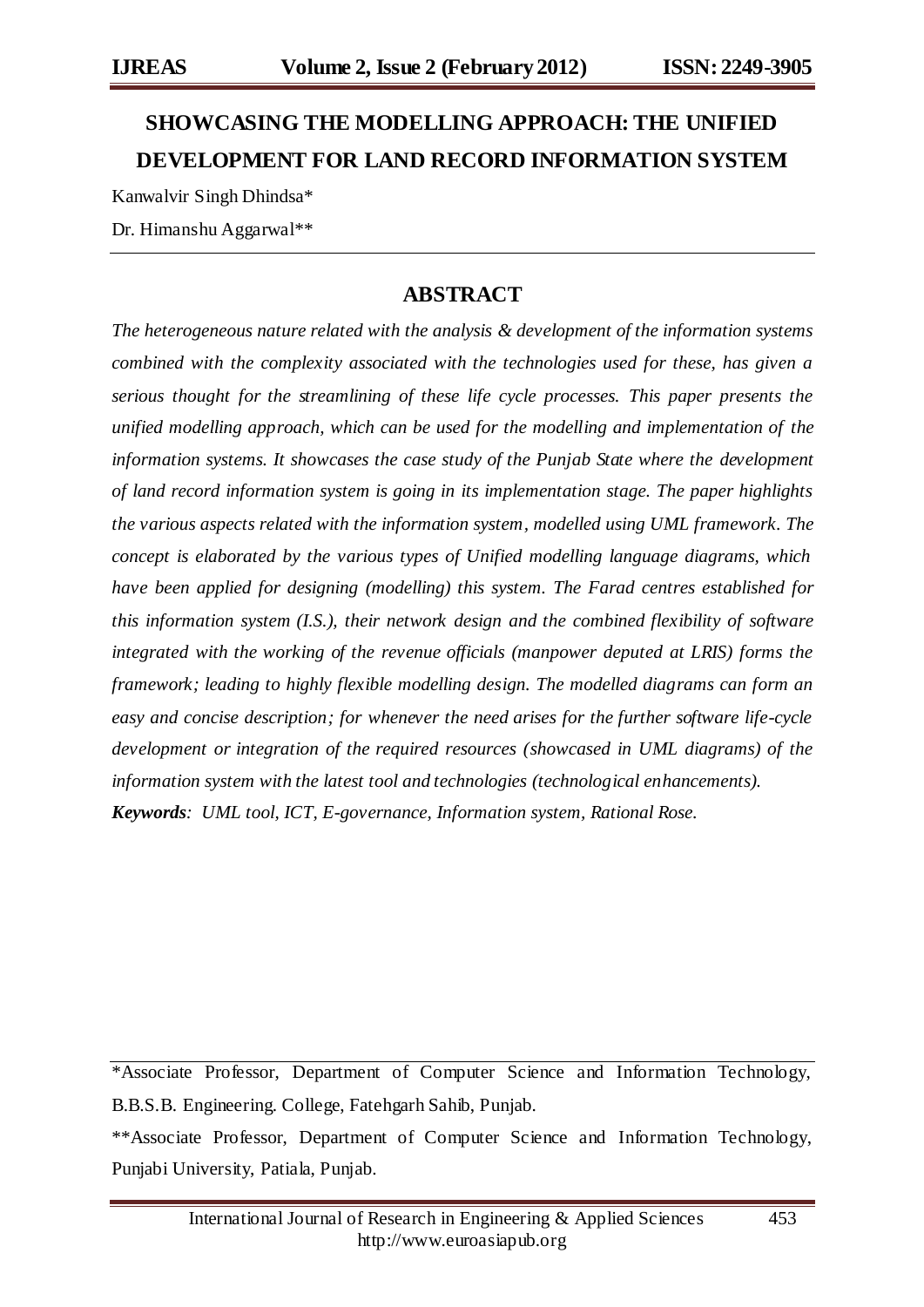## **1. INTRODUCTION**

Information and communication technologies (ICTs) have a significant role in revolutionizing the work of e-Governance applications, being projected as significant projects in every part of India. With that, the main change is in the day-to-day life of common citizens, who are part of such e-initiatives. "E-Government" refers to usage of information technologies (Internet or mobile applications) by government administrative initiatives (projects) for the overall productive development of citizen-cenric services. At various stages of history, the level of technology played a significant role in devising the modalities for the development of the information systems. UML is a widely accepted and supported standard software modeling language. Unified Modeling Language (UML) notation and UML modeling techniques can support the analysis and design phases in the development process of Web applications. UML stereotypes are specified for navigational and presentational model elements according to the mechanisms for standard extensions defined in the UML [2].

# **2. HISTORY**

The Punjab Government through Punjab Land Records Society (PLRS) has entered into an agreement with M/s CMS Computer Limited for providing citizen services under Integrated Land Management System (ILMS) project at 153 Tehsils/Sub-Tehsils in the state of Punjab. Existing governments Web sites provide customers with access to government information, allow simple transactions, and provide links to other relevant agencies. But it's clear that e-Government is no longer just about webifying government agencies. The imperatives are to re-engineer enterprise processes across agencies, to integrating disparate systems and applications, and to provide secure and responsive access to citizens and businesses. The egovernment movement is being driven by the need for government to: Cut costs and improve efficiency, Meet citizen expectations and improve citizen relationship & Facilitate economic development [5]. The ILMS covers comprehensive services of Land Records and Registration of Documents in a seamless manner under Public Private Partnership (PPP) Model. This project envisages first the data entry of all the seven registers of the Patwari, updating of the records to the current level, and thereafter, providing land records related services to the citizens through the Farad Kendras. The second part of the project includes the computerisation of the processes of the Sub-Registrar office located all over the State. This includes scanning of the documents and fingerprint, taking digital photograph and registering the document. With the completion of this project, the people of Punjab would be relieved of the complications of the land holdings in the State. Total land records would be updated and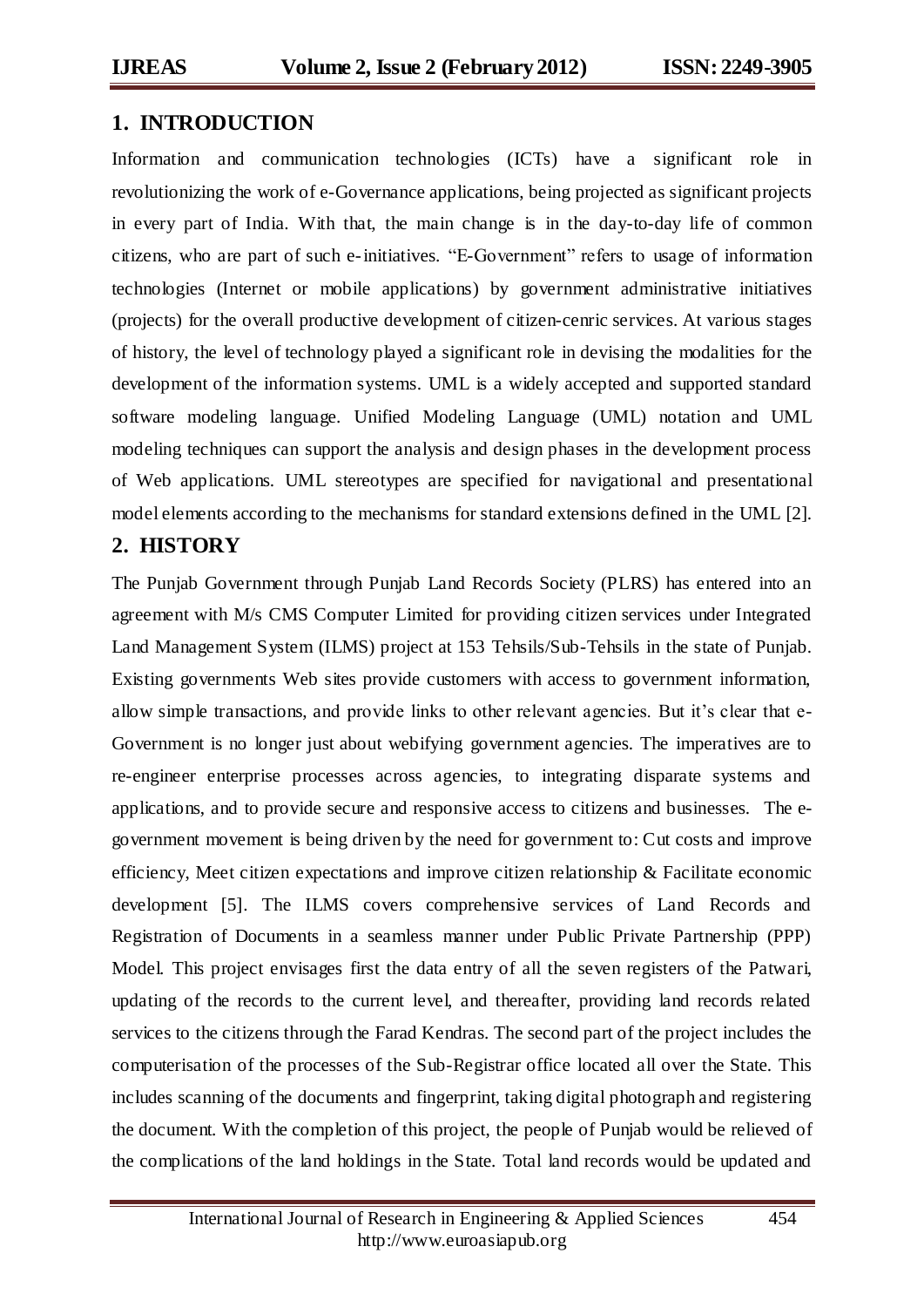litigation could be minimized to a certain extent through this transparent and people friendly prestigious project.

The land records system and registration system would be integrated in a seamless manner at a single platform, later-on. The implementation of the project has been done on Public Private Partnership under BOOT model. The private partner shall bring in the infrastructure, manpower and IT equipment to maintain and operate the project for the period of five years. The software for the project has been provided by the PLRS for which M/s Microsoft India Pvt. Ltd. has been selected as the Technology Partner. The private partner is M/s CMS Computers Ltd., which is leading IT Services Company in the e-governance space. The company has successfully implemented similar projects like KAVERI, e-Seva, e-Suwidha, e-Mitra and Bangalore-One in other states in India.

## **3. IMPORTANCE OF COMPUTERISATION OF LAND RECORDS**

In the statistical data pertaining to the Census-2011 of state of Punjab as completed by the directorate of census operations (Punjab), the total villages in Punjab are 12,568. The farmers, which constitute 70% population of Punjab, can get copy of the land record from either the Farad kendras, established at the distrct, tehsil or sub-tehsil level or at the click of the mouse, sitting at home and without the intervention of the revenue officials such as Patwari or kanungo.Thus, the farmers are saved from the hassles of the revenue officials. Beynon-Davies[9] argues that, the worth of an IS will be determined in the three contexts of functionality,usability and utility.

The computerization of land records is seen as a revolutionary step, as part of administrative reforms to eradicate corruption from the public dealing seats, related with various government departments.

- a) The main benefit is that it will be a hassle-free process with the common citizens of the district (tehsil/sub-tehsil) be no longer required to shuttle between offices of various revenue officials.
- b) It will lead to corruption-free environment as common citizens will not be required to shell out extra money to grease palms of revenue officials.
- c) Records will be accessible online for the public for any-time, any-where  $(24x7)$ transactions.
- d) The total mutations in the state being running into lacs; the record for jamabandis, girdavaris and mutations have been put online on the PLRS website. There would be ready availability of the land records in connection with jamabandi (farad-ownership),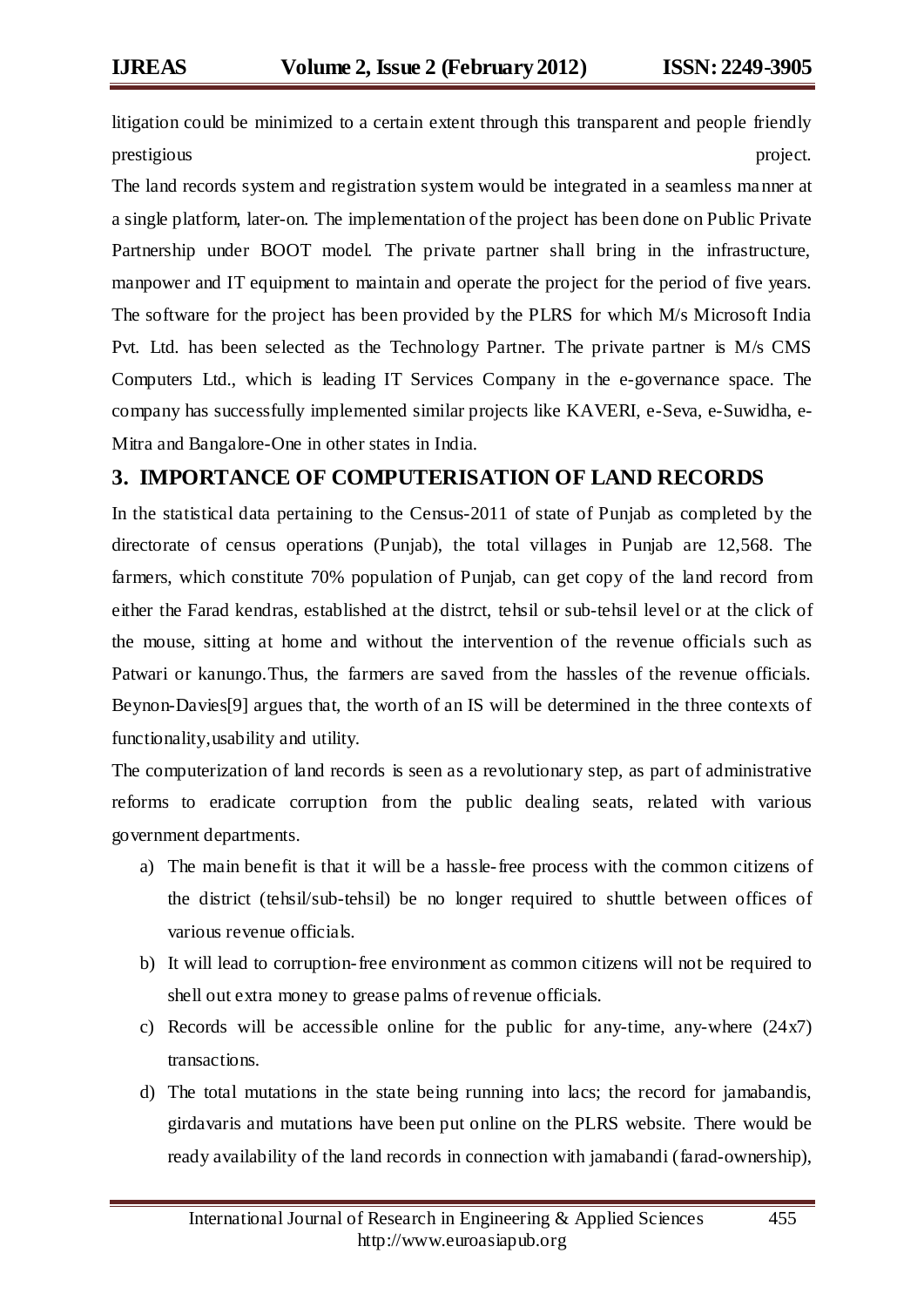girdavri (possession) and mutation (transfer of property) besides searching records according to Khewat and Khatauni number. Anyone can get the details of the revenue records on the basis of name and address.

- e) Any farmer or client can check for the transparency of his revenue record (farad, etc.) and can have the hard or soft copy of the record, sitting anywhere in the world.
- f) The availability of land records being available in digital form, also lead to reduction in the overall legal (court) cases related to the rights being claimed as a part of inheritance and now, the rights being claimed only by the legal persons.

# **4. HARDWARE/SOFTWARE SUPPORT**

The software used for showcasing the unified modelling development approach for the implementation of land record information system is Rational Rose enterprise edition version 2003. Rational Rose is a powerful visual modeling tool to aid in the analysis and design of object−oriented software systems. The Unified Modelling language(UML) has been used in the Case tool, Rational Rose for showcasing the development of e-governance project, related with the functioning of the land record information system used by PLRS.

*At the Farad centres:* The technology used for the establishment of Farad centres (for revenue department) in the state of Punjab in India is Microsoft .NET technology(MS.Net) with back-end (RDBMS) used as SQL Server platform. The Operating System used is Window Server/2003.



**Image 1: Farad centre at Morinda**

The farad centre (working) at Morinda city (Tehsil: Chamkaur city), Punjab state is shown in the Figure 1 above.

# **5. DESIGNING & MODELING WITH UML DIAGRAMS: CASE STUDY OF E-GOVERNANCE**

## **5.1 Designing with UML notations**

As defined by Grady Booch, "The UML is a language used for visualizing, constructing and documenting the artifacts of a software". UML has the following components (main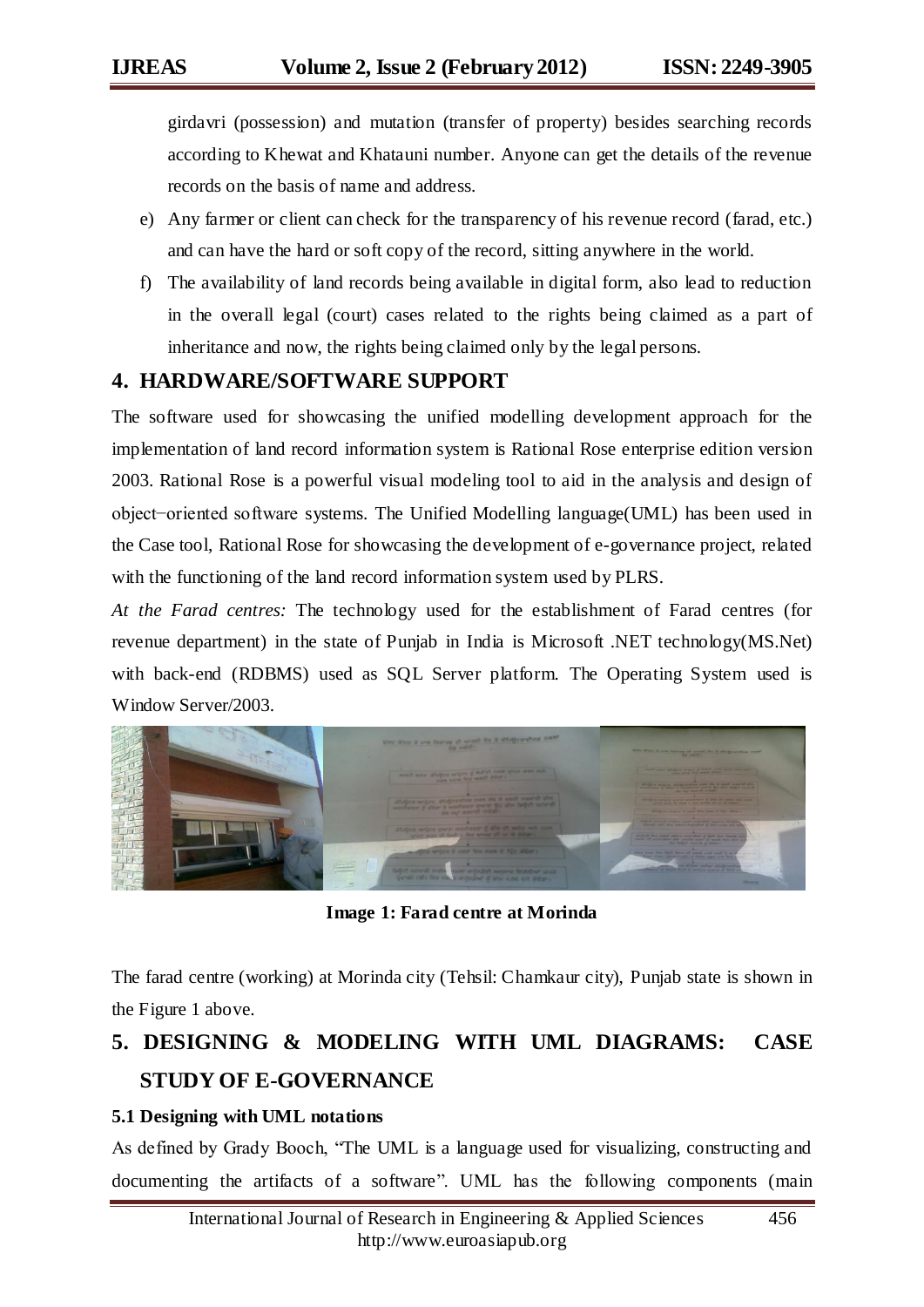diagrams): use-case diagram, class diagram, activity diagram, sequence diagram, component diagram, collaboration diagram and deployment diagram. These diagrams are used for the system modeling. The case study of Punjab state has been taken for the detailed study of the land record information system. Unified Modeling language (UML) has been used for the detailed analysis and modeling of the information system, pertaining to the revenue records of the state, such as land records. UML Data Modeling Profile [8][4] was proposed by Rational Software from IBM. The use of Data Modeling Profile for the UML has helped open the UML to database design [11].

#### **5.1.1 Use-Case Diagram**

In this section, we make use of UML Use Case diagrams to describe the relationship among the diverse use cases specified for the application and the actors who interact with the application according to those use cases. Use case diagrams describe what a system does from the standpoint of an external observer [12].

a) In the Fig.1 use-case diagram, Farad Centre at each district form the interface and tehsil/sub-tehsil level at the state level consist of data entry operators: Front-end operators (FEO) and Back-end operators (BEO). The front-end operators work at the front-desk counters and are interactive with the clients, who are coming at the Farad centre for receiving land records. The back-end operators work at the back-end (SQL server) for the maintenance and updating of data. ASM (Assistant System Manager) work at the district and tehsil level whereas DSM (District System Manager) coordinates and controls all the operations of the Farad Centre at the district level. ASM provides data record and takes backup of the operations (data processed) at the server and passes that to DSM. The record is also passed for the replication at the main server located at the Punjab land record society (PLRS) at Jalandar (Punjab).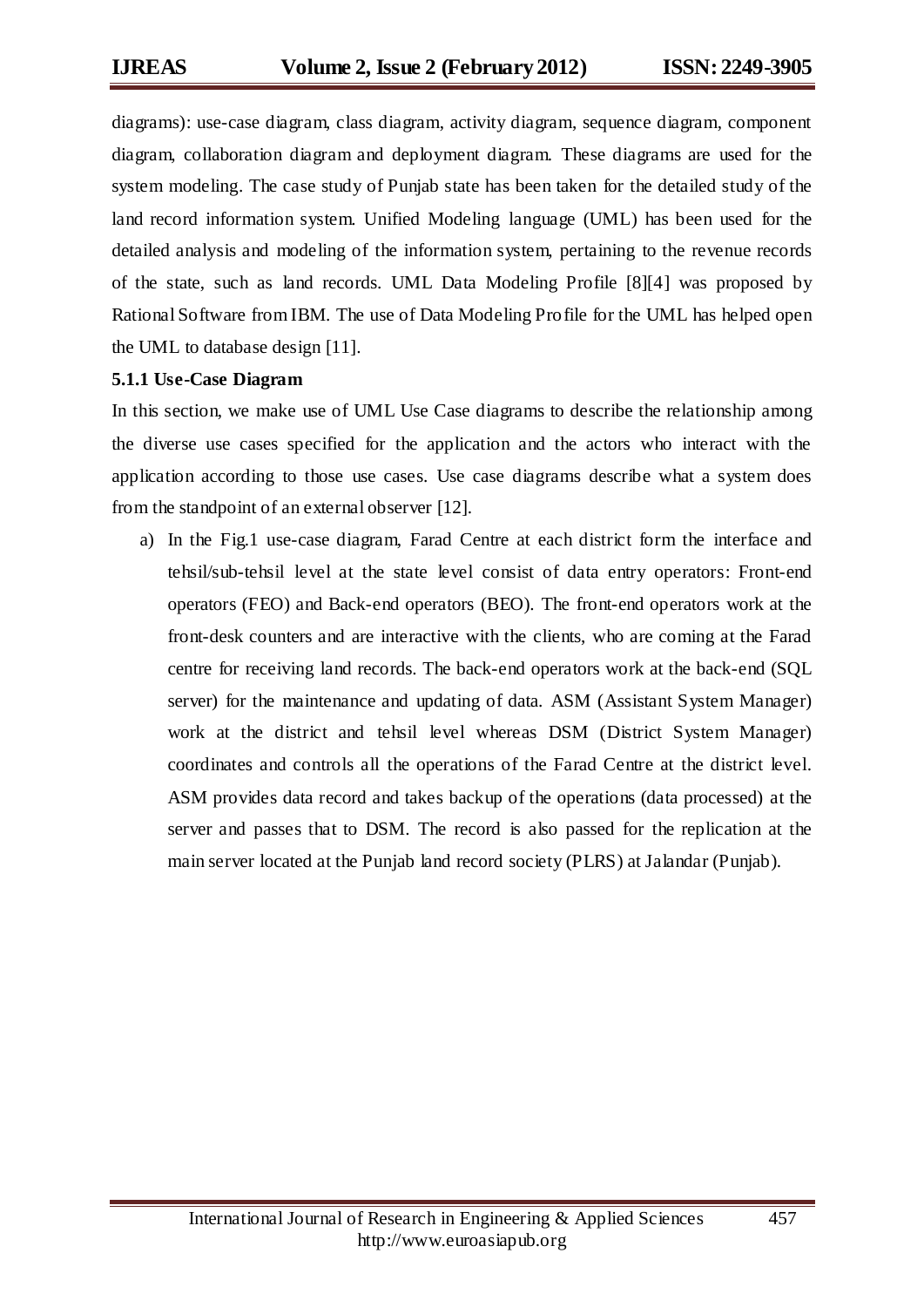

**Fig. 1***:* **Use-case diagram of Farad Centre**

Client comes at the Farad centre and provides personal info at the counter. DEO-I at the front-end initiates the session while DEO-I at the front-end maintains backup and manipulation of the transacted data (operations).Duty patwari processes the record transaction and charges record/page. DEO-II (front-end) processes record and provides farad record to the client

b) In the Fig.2, the copy of the backup data of district data centre (DDC) is sent to PLRS by DSM, as provided by ASM (In charge of the Farad centre at tehsil/sub-tehsil level). DSM (District system manager) directly reports to Director, Land records (DLR). ASM validates the record updated by DEO at the back-end and maintains backup operations at the farad centre. DEO-I (front-end) perform all the SQL-query operations, queries the required personal data from the SQL server and validates users coming to the farad centre. Then, passes the queried record of the client to the DEO-I (front-end), who in turn passes record to DEO-II. DEO-II passes the hardcopy of the queried record to the duty patwari. Duty patwari validates (signs) the record and passes on to the DEO-II at the front-end. DEO at the back-end updates the records and sends for validation to the Halka patwari. Halka patwari maintains Jamabandi (land)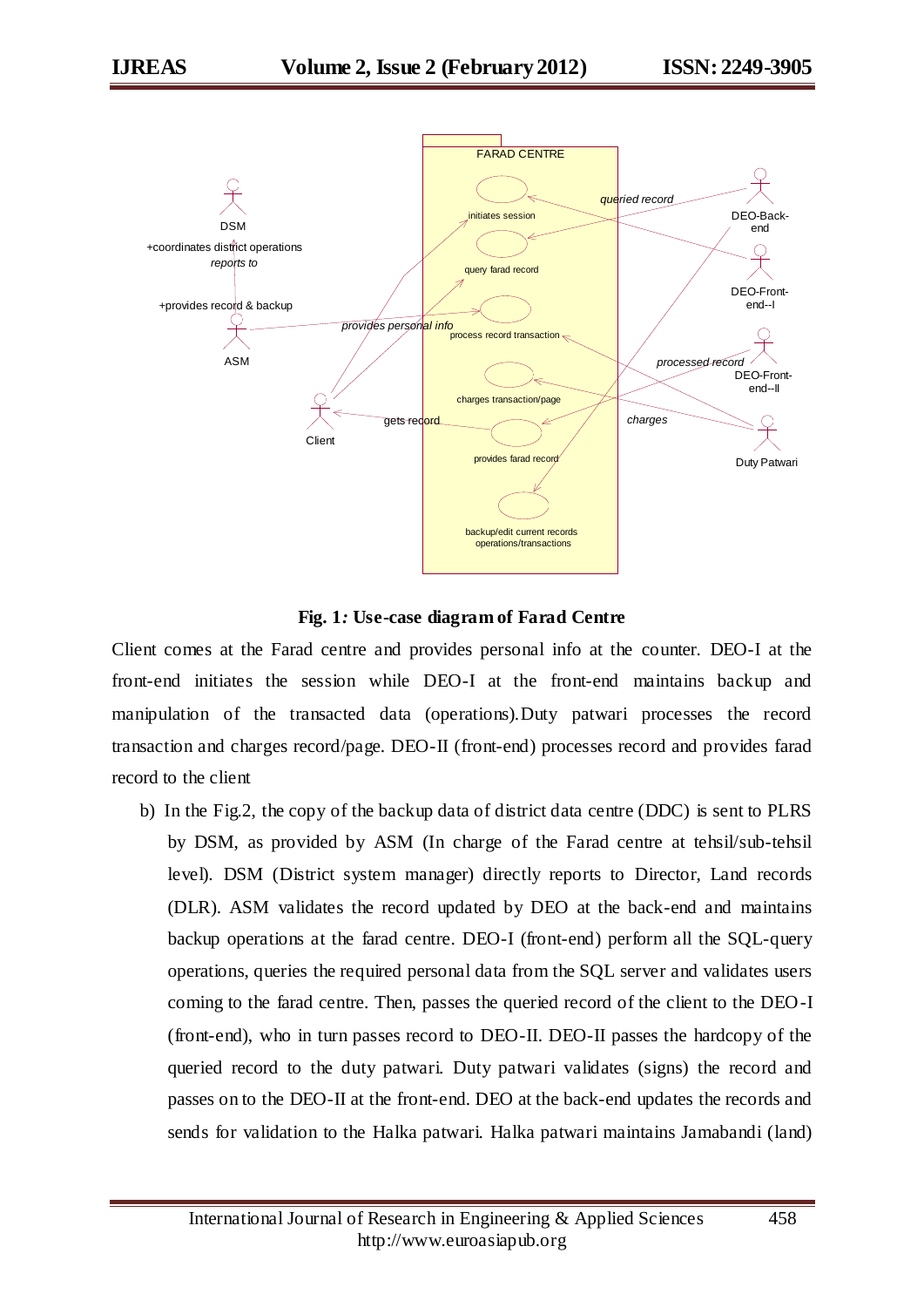record for the up-to-date records. This jamabandi register is updated after every 4 years.



#### **Fig. 2***:* **Use-case diagram of Farad Centre**

Client requests for the land record information at the farad centre at tehsil/sub-tehsil level. For this, the client first provides personal information required to the data entry operator at the counter. He then gets id-no. of the required record and waits till the client id-no. is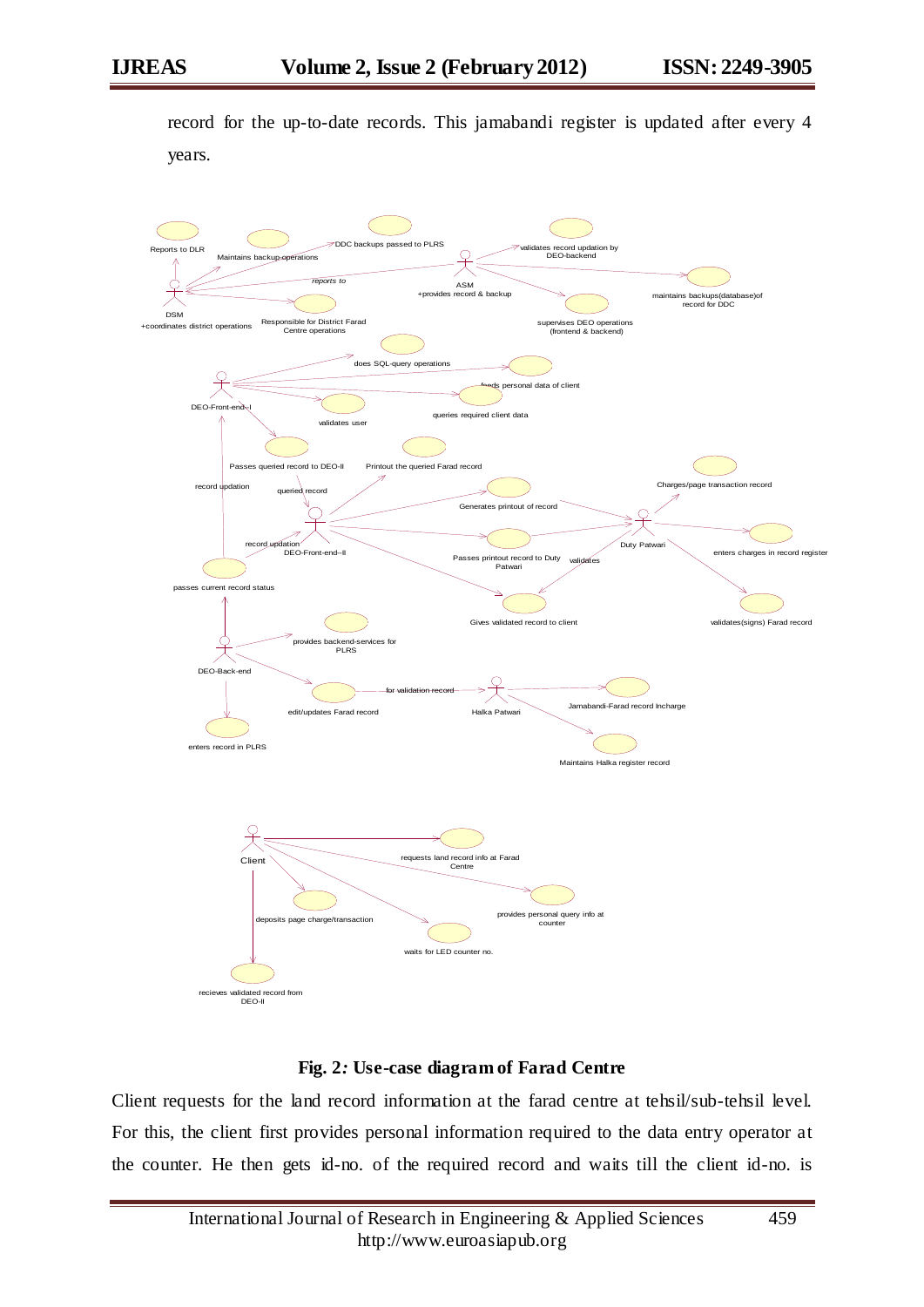displayed at the LED counter. Then, he deposits the page charges according to the transaction and receives validated land record from the DEO-II (front-end) at the farad centre.

## **5.1.2 Collaboration Diagram**

The Collaboration diagram shows the required interaction between the objects in order to perform some functionality of the system.

The collaboration diagram (Fig. 3 and Fig. 4) shows that DEO-I (front-end) sends the command and the database record is searched at the back-end (to be retrieved from the SQL server). The validated record, after the client deposits transaction charges/page, is passed on to the client.



**Fig. 3: Collaboration diagram showing the record interface**



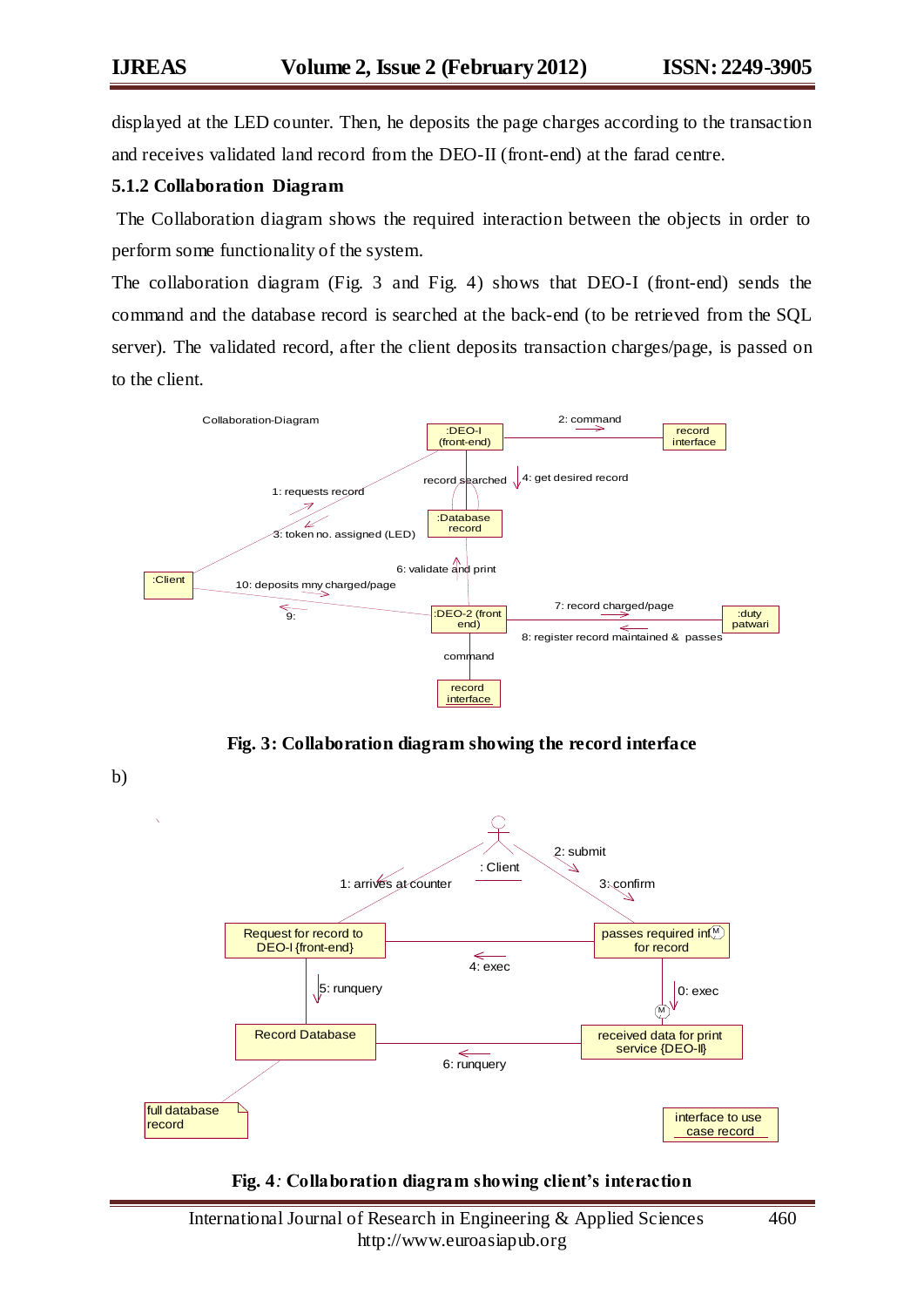#### **5.1.3 Sequence Diagram**

Sequence diagram has been used to clarify the core of the interactions between system objects. Figure 5 shows the details of the farad centre mechanism from the moment the client presents the personal information on to the data entry operators(DEO) and then, from passing of the record to the charging it by Duty patwari & then, passing it back to the client after validation and authentication of the record by revenue officials.



## **Fig. 5: Sequence diagram showing operations in sequence, from source to destination**

#### **5.1.4 Deployment Diagram**

Deployment diagrams illustrate the physical distribution of a system. *Connections* are physical links between processors and other processors, devices and other devices, or processors and devices.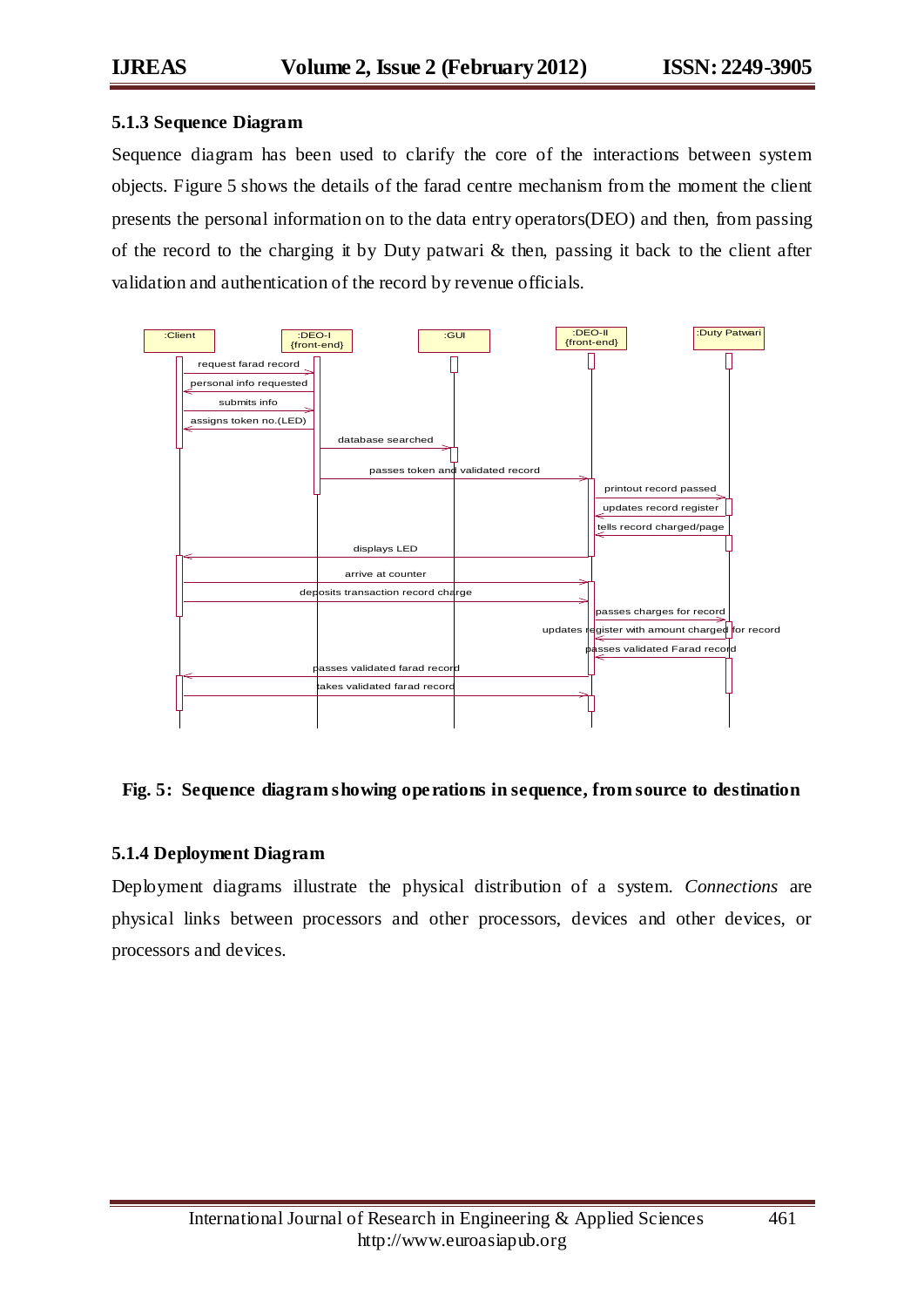

#### **Fig. 6 Deployment diagram showing server connectivity**

Fig. 6 shows the Farad centre at tehsil/sub-tehsil connected to the district server, which are further connected to the PLRS at Jalandar.



## **Fig.7 Deployment diagram of PLRS server connectivity with District data servers**

## **6. CONCLUSION**

In this paper, the various diagrammatical aspects of the unified modelling language have been shown according to the UML standard extension mechanisms. With the working of the existing Case tools needing to be more specific, UML can really make a big difference in the application development aspects of the real-time web applications; particularly the egovernance applications. The appropriate tools and technologies showcase these models supporting analysis and design of Web applications. Thus, this Unified Development Process describes the requirements capture, analysis, design, implementation, maintenance as well as